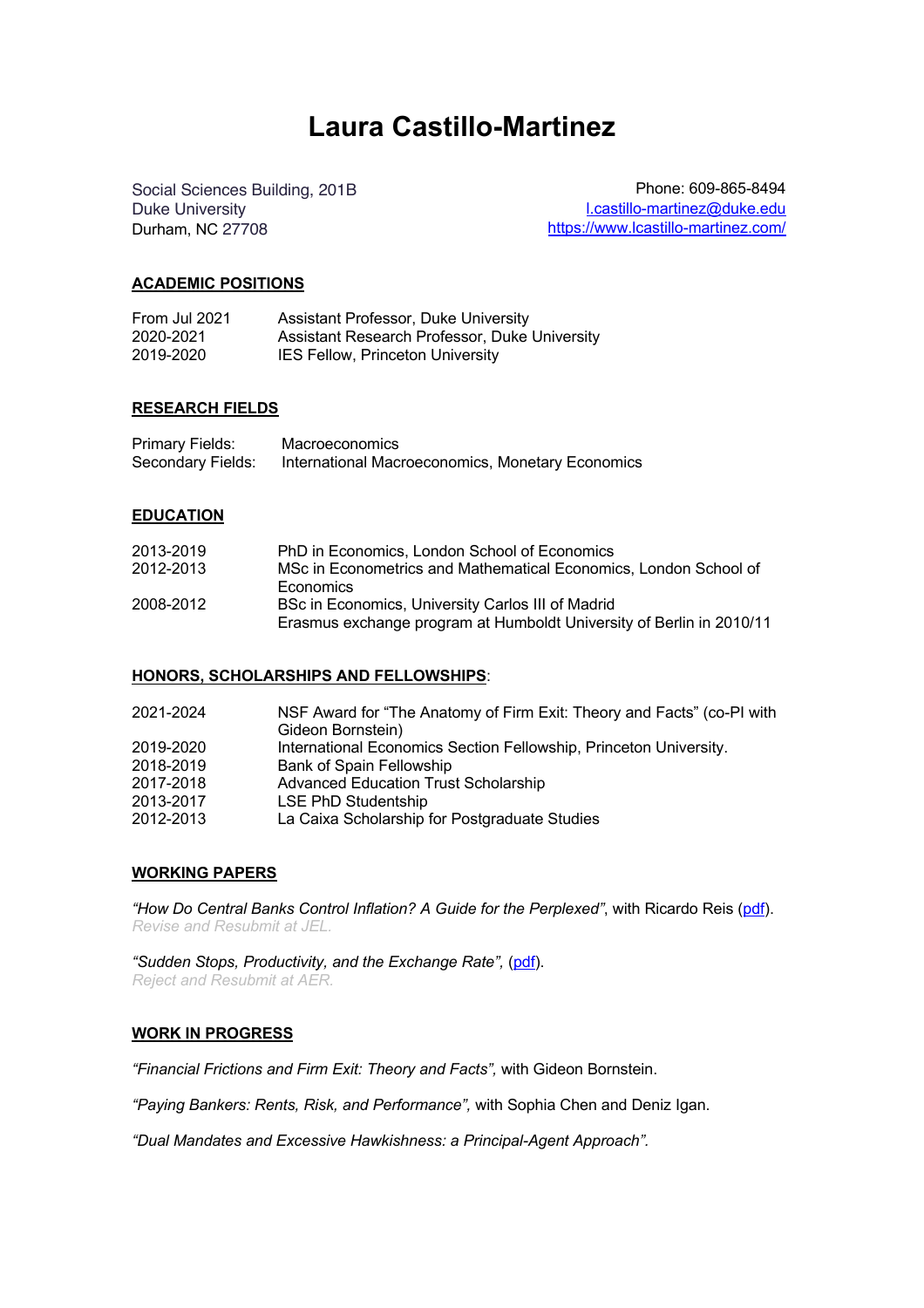## **TEACHING EXPERIENCE:**

#### *Duke University - Instructor*

| 2022-present | International Finance                  | Undergrad level |
|--------------|----------------------------------------|-----------------|
| 2021-present | International Finance & Macroeconomics | PhD level       |

## *London School of Economics – Teaching Assistant*

| 2017-2018   | <b>Macroeconomics</b>             | MRes/PhD level  |
|-------------|-----------------------------------|-----------------|
| 2016-2017   | <b>Monetary Economics</b>         | MSc level,      |
| Sept 2016   | <b>Introduction to Statistics</b> | MSc level       |
| 2015-2016   | <b>Monetary Economics</b>         | MSc level       |
| Sept 2015   | <b>Introduction to Statistics</b> | MSc level       |
| Summer 2015 | Intermediate Macroeconomics       | Undergrad level |
| 2014-2015   | <b>Macroeconomic Principles</b>   | Undergrad level |

## **SEMINARS (including scheduled\*):**

- 2022 University of Chicago\*.
- 2021 Universidad de los Andes, University of Michigan, UCL/University of Bonn.
- 2020 Princeton University; University of Pennsylvania; Harvard University; Penn State University; IMF; University of Oxford.
- 2019 Warwick University; University of Surrey; IIES Stockholm; Paris School of Economics, CREI; UC San Diego; San Francisco Fed; Vancouver School of Economics; Boston Fed; Duke University; Georgetown University; New York Fed; University of Rochester; Toronto Rotman School of Management; CUNEF; Columbia Business School.

## **CONFERENCES AND WORKSHOPS (including discussions – d):**

| 2022 | ASSA Meetings - ISIR session (d), virtual.                                                                                                                                                                                                                                                                                       |
|------|----------------------------------------------------------------------------------------------------------------------------------------------------------------------------------------------------------------------------------------------------------------------------------------------------------------------------------|
| 2021 | Spanish Economic Association Symposium, Barcelona.<br>FRB-UVA-Duke Research Workshop, Richmond.<br>BdF-BoE-BdI International Macro Workshop (d), virtual.<br>DallasFed-UH-BdeM Annual Conference on International Econ (d), virtual.<br>SED Meeting, virtual.<br>Barcelona GSE Summer Forum (d), virtual.                        |
| 2020 | NBER Summer Institute - IFM, virtual.<br>NBER Summer Institute - Macro Within and Across Borders, virtual.                                                                                                                                                                                                                       |
| 2019 | BFI International Macro Finance Conference, Chicago.<br>EEA Annual Congress, Manchester.<br>Nordic Summer Symposium in Macroeconomics, Smögen.<br>CopenhagenMacro Days, Copenhagen.<br>RES Annual Conference, Coventry.<br>Spring Meeting of Young Economists, Brussels.                                                         |
| 2018 | Spanish Economic Association Symposium, Madrid.<br>PhD Candidates Workshop, ECB.<br>European Winter Meeting of the Econometric Society, Naples.<br>"International Finance: Do Exchange Rates Still Matter?" Workshop, Lille.<br>Young Economists Conference, Belgrade.<br>Spring Meeting of Young Economists, Palma de Mallorca. |